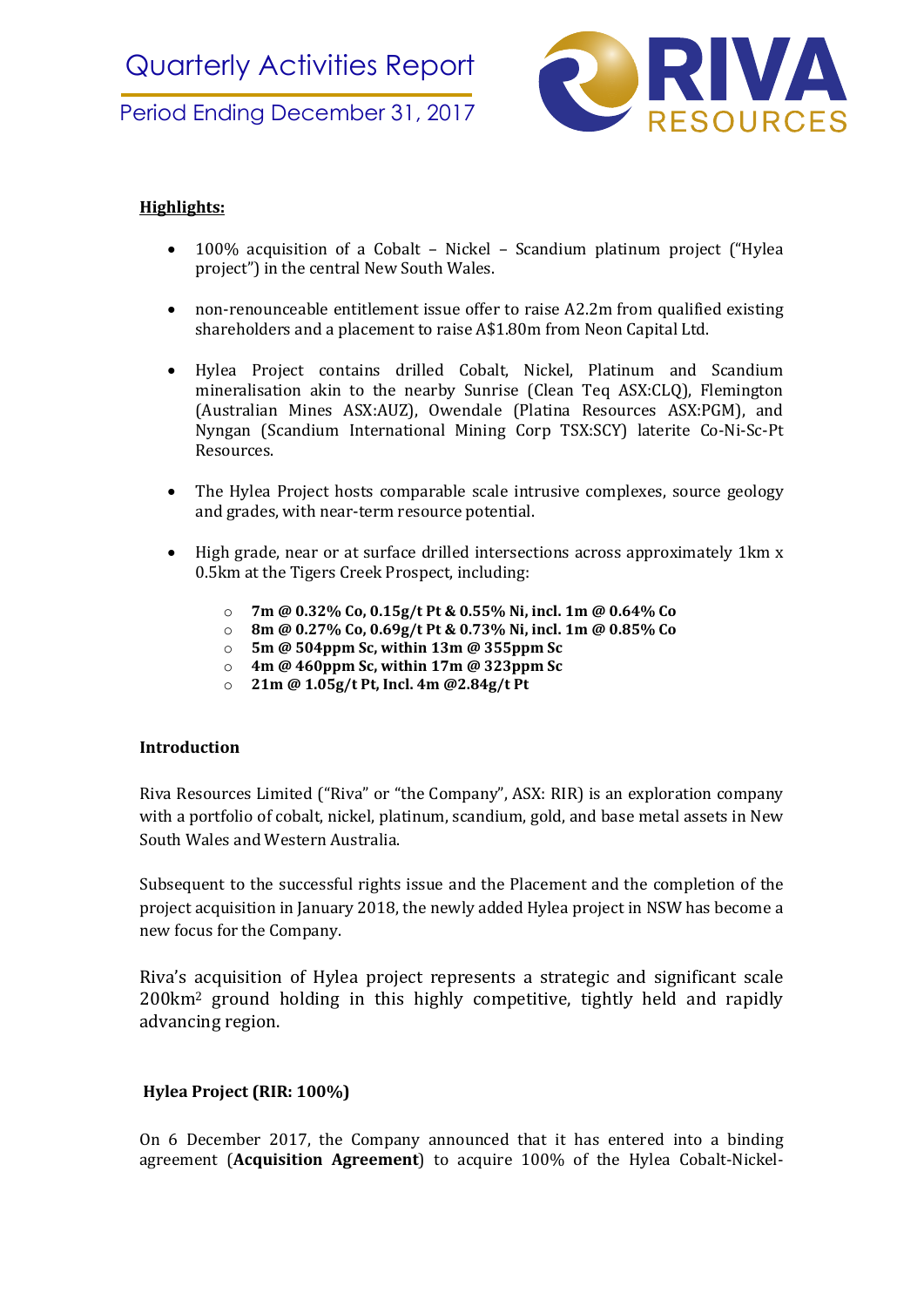Platinum-Scandium Project (Hylea Project or the Project) , which is currently held by Providence Metals Pty Ltd.



Figure 1: Hylea Project Location, Fifield District, East Lachlan Fold Belt, NSW, Australia Illustrating Nearby Resources and Alaskan-type Ultramafic Intrusive Complexe.

## Project Overview

The Hylea Project is located in Australia's premier Cobalt-Scandium-Nickel Province in Central West of NSW, Australia 10km south-west of Tottenham and 140km NW by road from Parkes. The Project area is approximately 200 km2 comprising of two granted tenements being the Hylea EL8520 which consists of 12 units and the Bulbodney EL 8641 being 56 units. The Project is located within an established mining district close to road, rail and grid power infrastructure with a highly experience workforce. Key projects and mines in the region include North Parkes, Newcrest's Cadia operations, Evolution Mining's Cowal Gold Mine and the Cobar Mining district. The tenements comprising the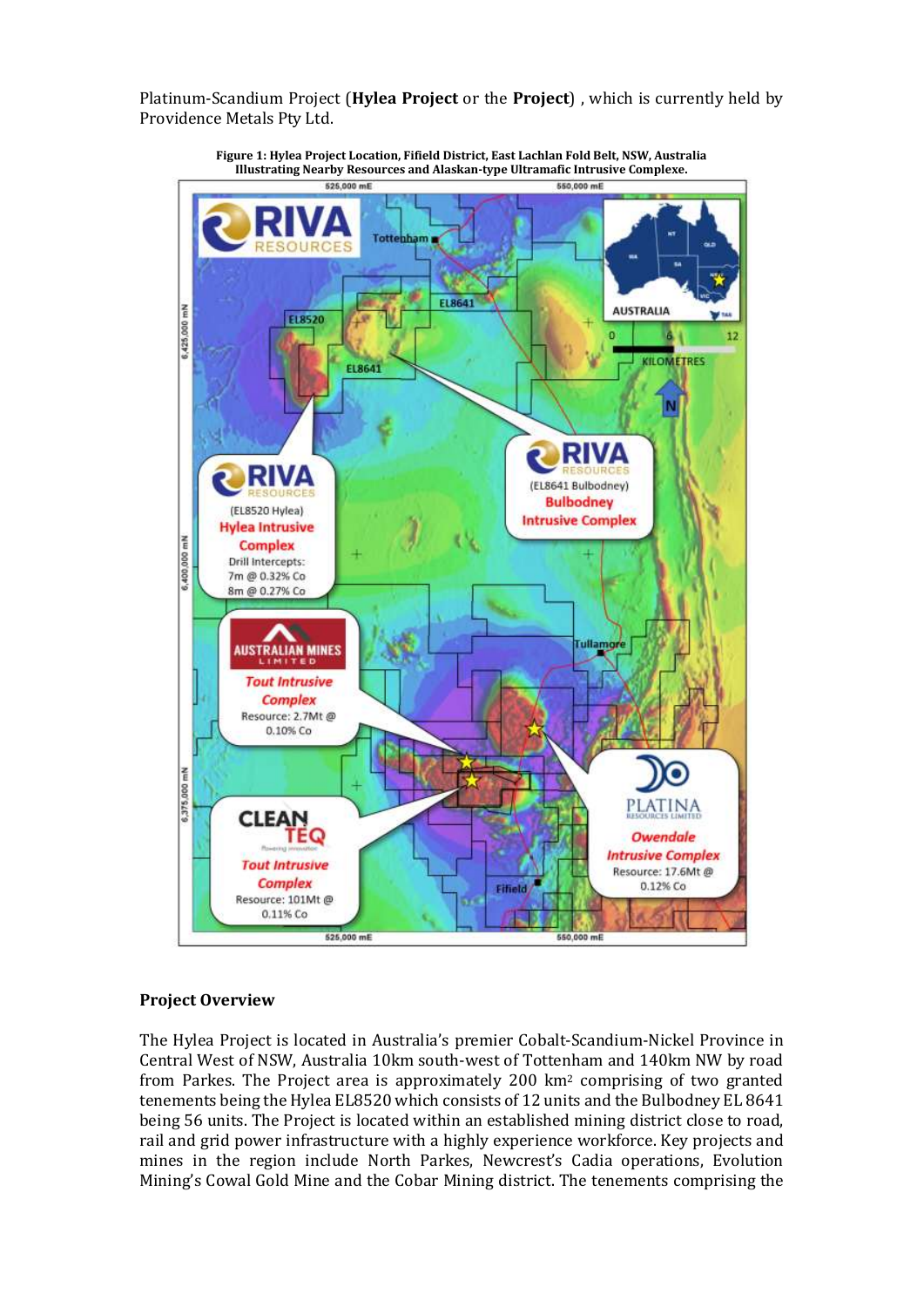Project are on undulating broad acre pasture paddocks with farm tracks, public gravel roads providing excellent access to the Project.

Key development projects located nearby include:

- Sunrise (Syerston) (Clean Teq ASX:CLQ) is 45km away and is one of Australia's largest undeveloped Nickel-Cobalt resources<sup>1</sup>;
- Owendale (Platina Resources ASX:PGM) is 43km away and is one of the world's highest grade scandium and cobalt deposits<sup>2</sup>;
- Flemington (Australian Mines ASX:AUZ) is 44km away and is a continuation of the Sunrise ore body3; and
- Nyngan (Scandium International Mining CorpTSX: SCY) is 85km away in a NNW direction.
- Homeville (Collerina Cobalt ASX: CLL) is 40 km away.



The Hylea Project is located within the world class Lachlan Orogen of NSW, highly regarded as Australia's premier porphyry Copper-Gold mining district and home to Australia's largest Gold mine at Cadia (Newcrest). Gold endowment of the Lachlan Orogen is second only to the Yilgarn Craton in Australia, with the region also host to world class polymetallic mines. The Fifield District of the East Lachlan Fold Belt is known for its Early Silurian to Devonian aged Alaskan-type zoned ultramafic intrusive complexes, source of Australia's only significant Platinum production from alluvial deep Lead mining  $\approx$  20,000oz Pt mined) from the 1890's. Significant thin and laterally extensive laterite profiles have developed over the ultramafic complexes enriching and hosting high grade Cobalt, Scandium and Nickel, Platinum mineralisation. Recent exploration of neighbouring complexes by Clean Teq, Platina Resources Ltd, Australian Mines Ltd, Collerina Cobalt Ltd and Scandium International Mining Corp has generated significant high grade and bulk tonnage Scandium and Cobalt resources, transforming the district into Australia's premier Cobalt and Scandium Province.

Riva's acquisition represents a strategic and significant scale 200km2 ground holding in this highly competitive, tightly held and rapidly advancing region.

For full project details, please refer to the Company's announcement on 6 December 2017.

-

<sup>1</sup> Page 14 of Clean Teq ASX presentation dated 1 November 2017

<sup>2</sup> Page 3 of Platina Resources ASX presentation dated 13 November 2017

<sup>3</sup> Page 1 of Australian Mines ASX announcement dated 31 October 2017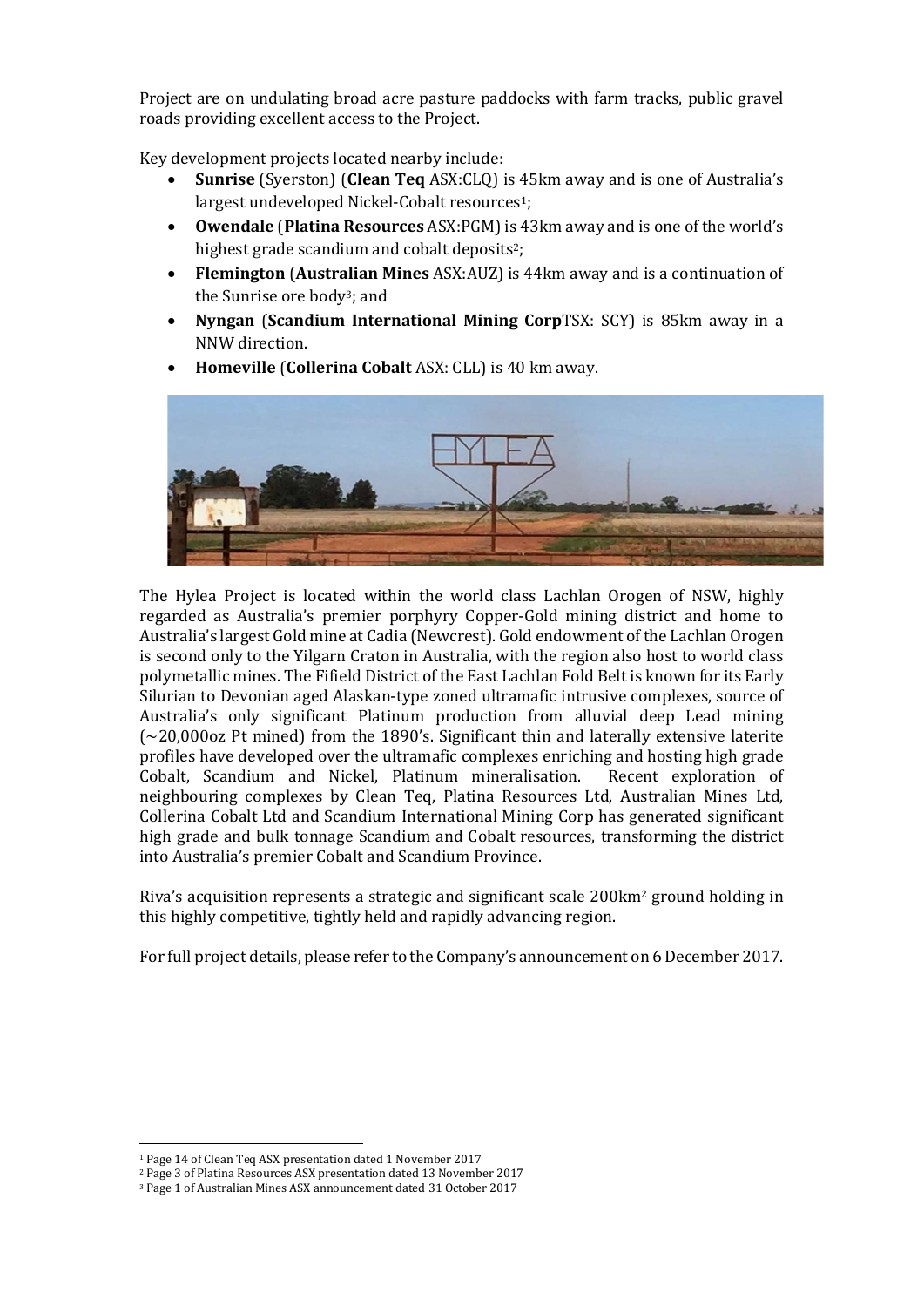

Figure 2: Hylea EL8520 and Bulbodney EL8641, Strategic Gold Holding in Australia's Premier Scandium Cobalt Province, Central West NSW, Australia

## Project Geology

The Hylea Project encapsulates the Hylea and Bulbodney Early Silurian to Devionian aged Alaskan-type intrusive complexes, of dunite - pyroxenite – hornblendite to gabbro, diorite and monzonite compositions. Hylea and Bulbodney collectively with the Tout (host to the Sunrise and Flemington Co Sc resources), Owendale and multiple other similar intrusions, form the "Fifield Complexes" which extend from north of the town of Condobolin to south of Bourke, NSW. The Fifield Complexes are considered to be derived from a fertile mantle source emplaced as a diapir into wet sediments of the Girilambone Group during a period of regional extension, coeval with "Phase 4" magmatism associated with porphyry Cu-Au mineralisation at the Cadia and North Parkes mines.

High background contents of Nickel, Cobalt, Scandium and Platinum in these basement ultramafic rocks have been enriched to higher grades in the overlying laterite profile due to supergene enrichment processes. The lateritisation process has resulted in a thin laterally extensive zone in-turn covered by lateritic soils and/or shallow alluvial gravels and sands. The geology is considered analogous to the nearby Owendale Complex held by Platina Resources, and the Tout intrusive complex held by CleanTeq Ltd and Australian Mines Limited, which host significant laterite Ni Co Sc and Pt resources.

Key features of the Hylea Project geology are:

- 8km x 3.5km Alaskan-type zoned ultramafic intrusive 'Fifield" complex at Hylea (Fig. 3).
- Dunite, pyroxenites, hornblendite, monzonite basement lithologies.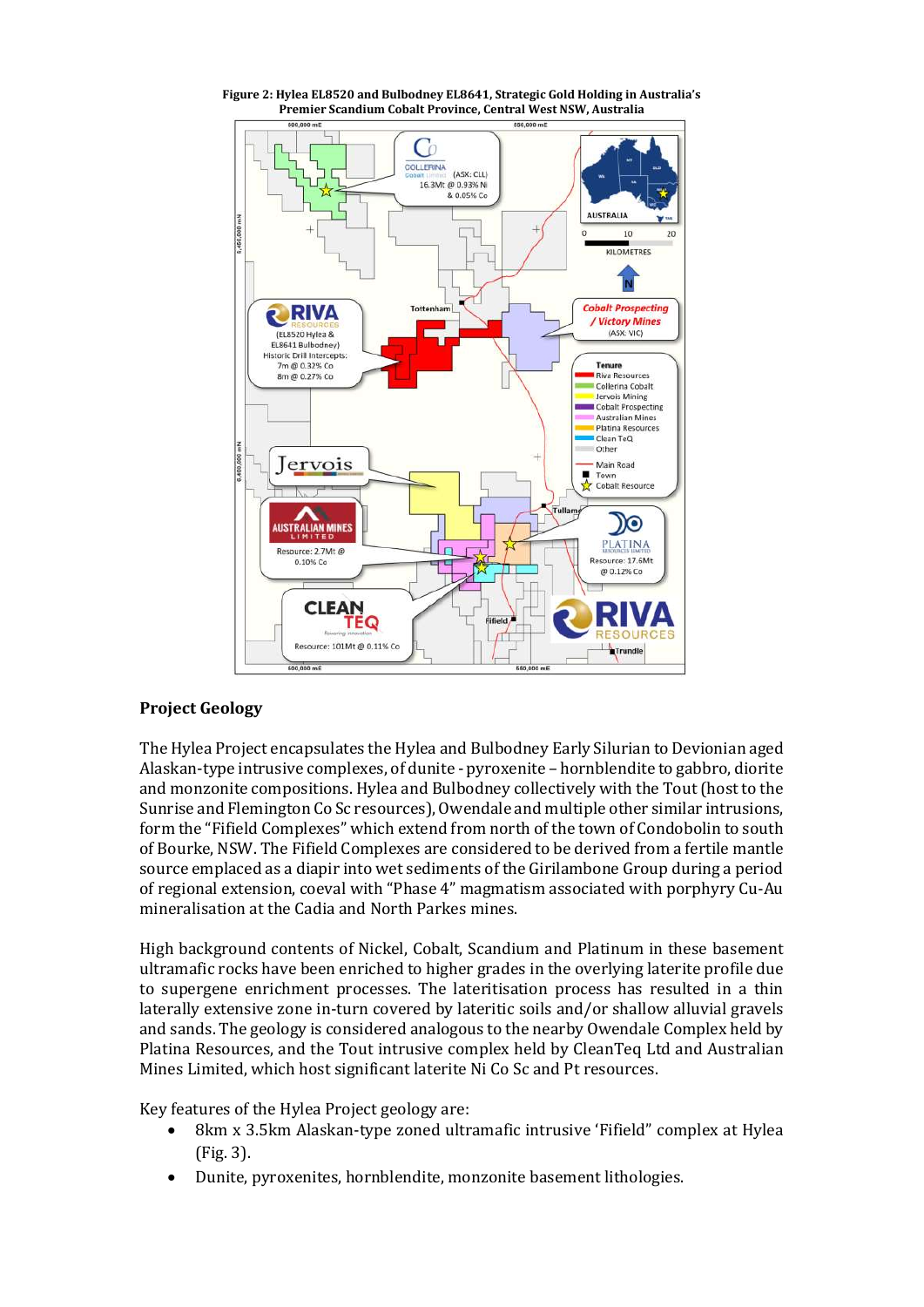- 10m to 70m thick in situ regolith profile including laterite.
- Laterite host to Co-Ni-Sc-Pt mineralisation consistent with Sunrise (Clean Teq ASX:CLQ) and Owendale (Platina Resources ASX:PGM)
	- o Comparable scale intrusive complexes
	- o Comparable source geology, and
	- o Comparable Co, Ni, Sc, and Pt grades



Figure 3: Hylea Alaskan-type Ultramafic Complex with Historic Drill Collars & Location of the Tigers Creek Co-Ni-Pt-Sc Prospect on RTP Aeromagnetic Image.

Providence Metals Pty Ltd has been focused on compiling and interpreting historic data that supports the presence of a laterite hosted Co, Ni, Sc, and Pt system at the Tigers Creek Prospect.

## Tabac Project (RIR: 100%)

The Tabac Project is located on the Goldfields Highway 30km west of Wiluna and adjacent to the Paroo Station lead mine.

The two Exploration Licences (E53/1891 and E53/1895) were granted in January and March 2017 respectively.

During the quarter, the Company carried out rehabilitation works for the previous drilling. Given the disappointing drilling results, the Company is currently considering options for this project.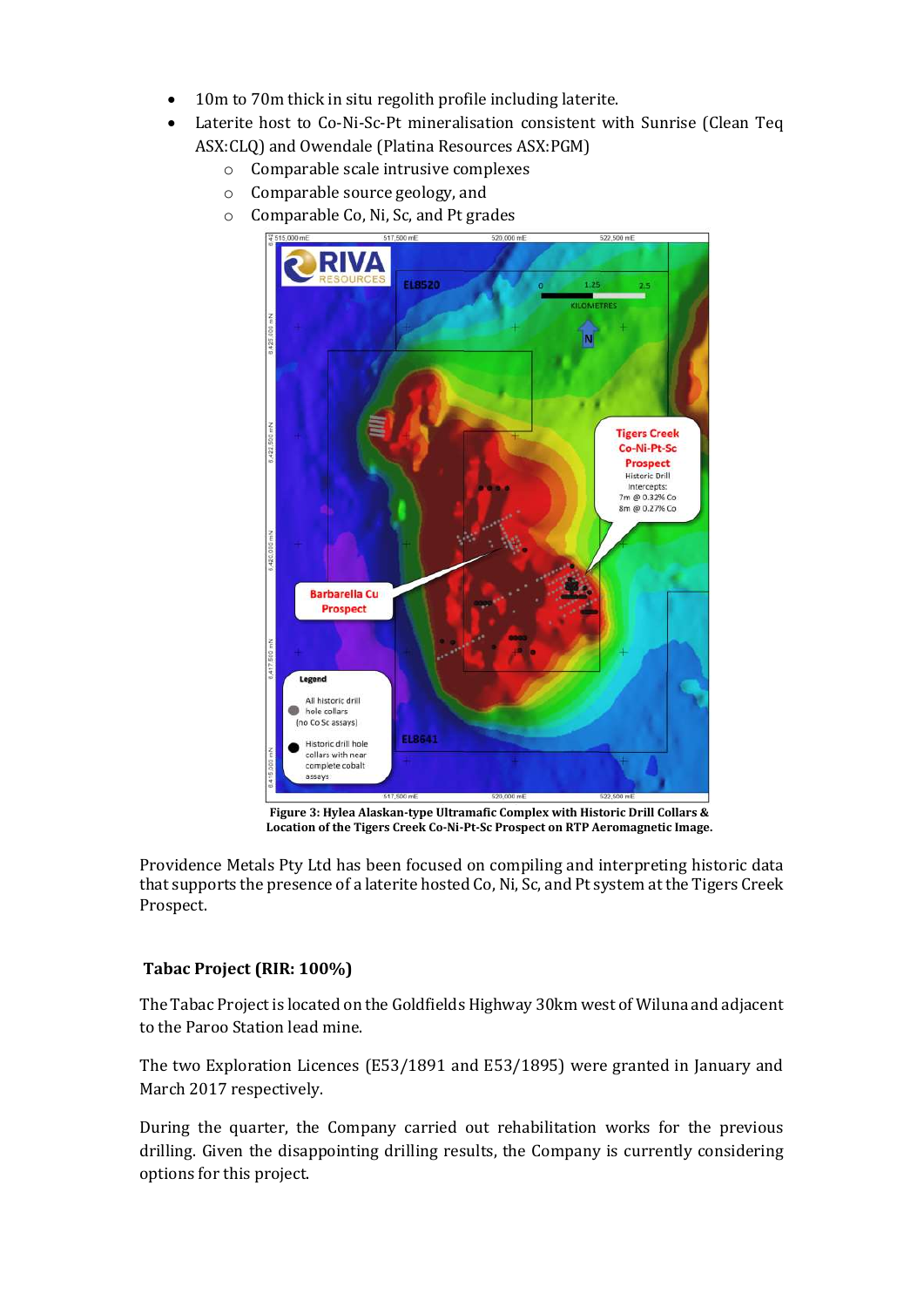### Ashburton Project (RIR: 47.20%)

The Ashburton Project is located in the Ashburton Basin, and is 10 to 40km from rail and other infrastructure associated with the Paraburdoo iron ore operations of Rio Tinto Limited.

Field reconnaissance demonstrated a paucity of outcrop over E08/2211 & E08/2209. These tenements host the greatest thicknesses and areal extent of Cainozoic sediments, which potentially fill palaeochannels presently incised by Turee Creek as it flows south into Ashburton River. The braided drainages of Turee Creek and Seven Mile Creek drain the ranges of the Brockman Iron Formation near Paraburdoo, as such these palaeochannels may host detrital and/or CID mineralisation.

Elevated alluvial gravel beds are evident with the ground surface dominated in parts by iron (hematite) gravels. Small outcrops were rarely observed, the most interesting a foliated, ferruginised sediment and ironstones- possibly shear or gossan in the basement sediment. This outcrop returned up to 51% Fe, 555ppm Zn and 292ppm Ni (2007-2010 sampling) and may be associated with mantle tapping structures, namely the Barings Down Fault which transects E08/2211 (identified by a 2011 regional seismic survey).

Following a heritage survey in 2013 a planned reconnaissance drilling programme on E08/2211 & E47/2417 was delayed awaiting access via Rio Tinto's service road. Further exploration strategies have subsequently been developed to investigate potential base metal and gold targets, greatly enhanced by recent DMP releases of seismic data in 2012 and a regional EM survey over the project area in 2014.

In April 2013 Dragon Energy Ltd (now Riva Resources Limited) entered into a Farmin/Farm-out Agreement for its Ashburton Project (JV) with Shandong Energy Australia Pty Ltd (Shandong Energy) and Shandong Lunan Geo-Engineering Exploration Institute (Lunan) (JV Partners).

The JV Partners are required to spend \$300,000 on exploration on the Ashburton Project to acquire 30% participating interest in the tenements (Stage One Expenditure) and have the option to acquire an additional 20% participating interest in the JV by spending an additional amount of \$700,000 on exploration on the Ashburton Project (Stage Two Expenditure). The JV Partners have fulfilled the Stage One and Stage Two Expenditure commitments to earn a 50% participating interest in the JV.

Further, the JV Partners have the option to spend an additional \$1,000,000 on exploration on the Ashburton Project to acquire an additional 15% participating interest in the JV (Stage Three Expenditure).

A supplementary agreement was signed with the JV Partners (Supplementary Agreement) on 28 October 2015. Under the Supplementary Agreement:

- 1. Shandong Energy and Lunan will fund an additional \$187,598 expenditure on the Ashburton Project to earn an additional 2.8% participating interest.
- 2. Stage Three Expenditure is removed.

At the time of reporting, Shandong Lunan has indicated not to fulfill their share of contribution for \$93,799, the Company will work with all JV parties for a new holding and exploration strategy.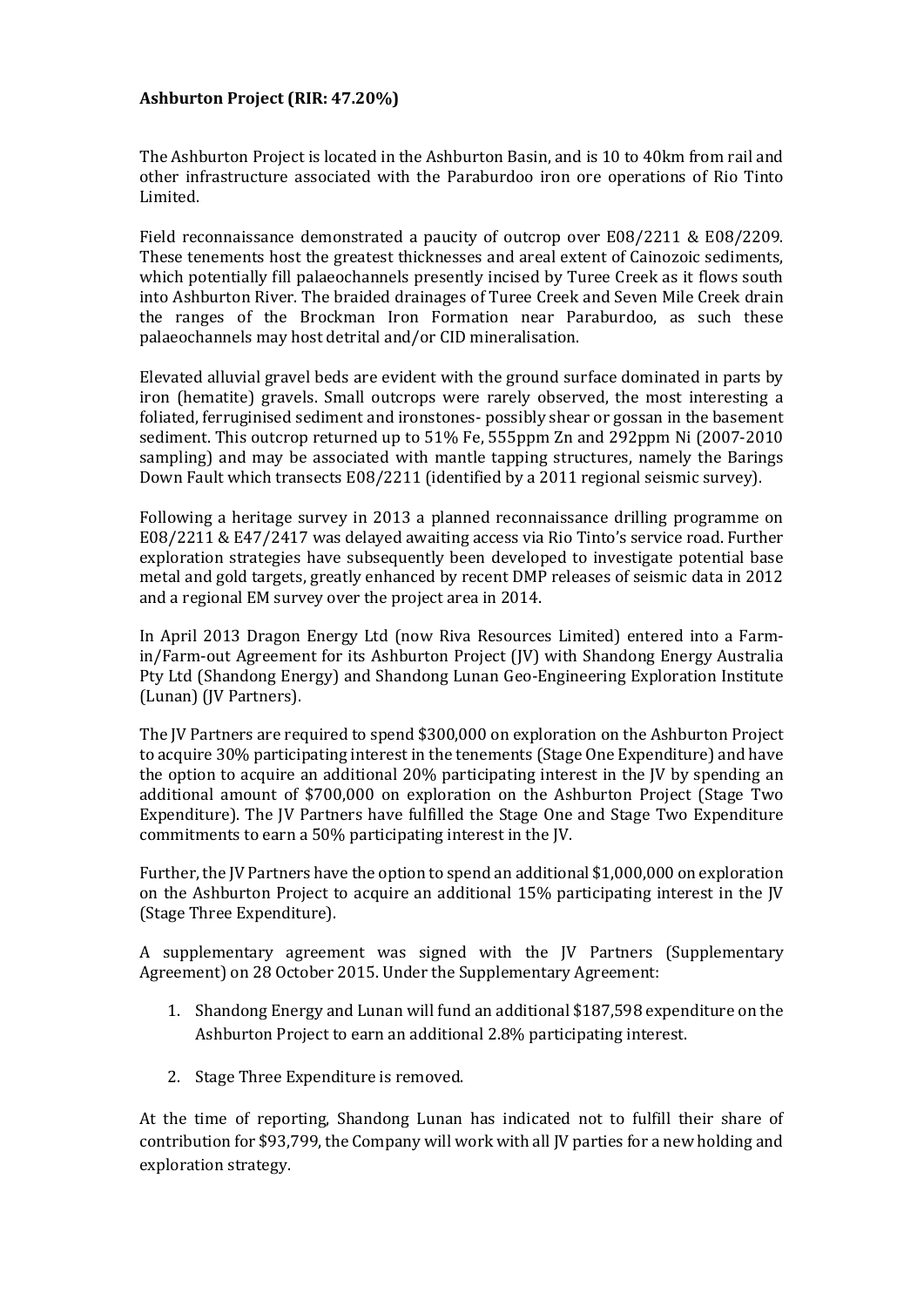## Corporate Activity

On 1 December 2017, the Company and Providence Metals Pty Ltd (Providence) entered into the Acquisition Agreement pursuant to which the Company has conditionally agreed to acquire 100% of the issued capital of Providence (Providence Shares) from the shareholder of Providence (Vendor) including the business and assets of Providence which comprise the Hylea Project (**Acquisition**).

The Acquisition is conditional on, amongst other things, the Company obtaining shareholder approval pursuant to ASX Listing Rule 7.1 and 11.1.2.

In consideration for the Acquisition, the Company has agreed to pay the Vendors \$8 million, comprising:

- a) a \$4 million cash payment (Cash Payment);
- b) the issue of 1,000,000,000 fully paid ordinary shares in the capital of the Company (Shares) to the Vendor at a deemed notional issue price of \$0.004 (Consideration Shares); and
- c) a 1.5% gross sales royalty on Group 1 Minerals (as defined in Schedule 2 of the Mining Regulation 2016 (NSW)) (Group 1 Metals) that are processed or reprocessed in the future and result in Group 1 Metals production by the Company or any of its related bodies corporate from the tenements comprising the Project (Royalty),

(together the Consideration).

The Company must raise \$4 million to fund the Cash Payment, which it intends to raise via a fully underwritten capital raising, comprising:

- (a) a placement of 450,000,000 Shares at an issue price of \$0.004 per Shares to raise \$1.8 million (Placement); and
- (b) a pro-rata entitlement issue at a ratio of 3 Shares for every 4 Shares held at an issue price of \$0.004 per Share to raise approximately \$2.2 million (Entitlement Issue),

(together the Capital Raising).

Subject to the terms of the underwriting agreement, the Capital Raising will be fully underwritten by Neon Capital Limited (NEN). In consideration, the Company has agreed to grant to NEN 200,000,000 options to acquire Shares (Underwriting Options) on completion of the Placement and Entitlement Issue each with an exercise price of \$0.01 expiring on or before the date which is two (2) years from the date of issue.

NEN will ensure that no person will acquire, through participating in sub-underwriting the Capital Raising, a holding of Shares of, or increase their holding, to an amount in excess of 19.9% of all the Shares on issue on completion of the Capital Raising, or from a starting point that is above 20% to a greater percentage on completion of the Capital Raising than was held prior to the Capital Raising.

Subject to settlement of the Acquisition, the Company has agreed to issue 62,500,000 Shares at an issue price of \$0.004 per Share (Introduction Shares) to Henconner Pty Ltd (or its nominee), in consideration for the introduction of the Acquisition.

Pursuant to the terms of the Acquisition Agreement, upon settlement of the Acquisition, the Company agrees to appoint a director nominated by the Vendors to the Board of the